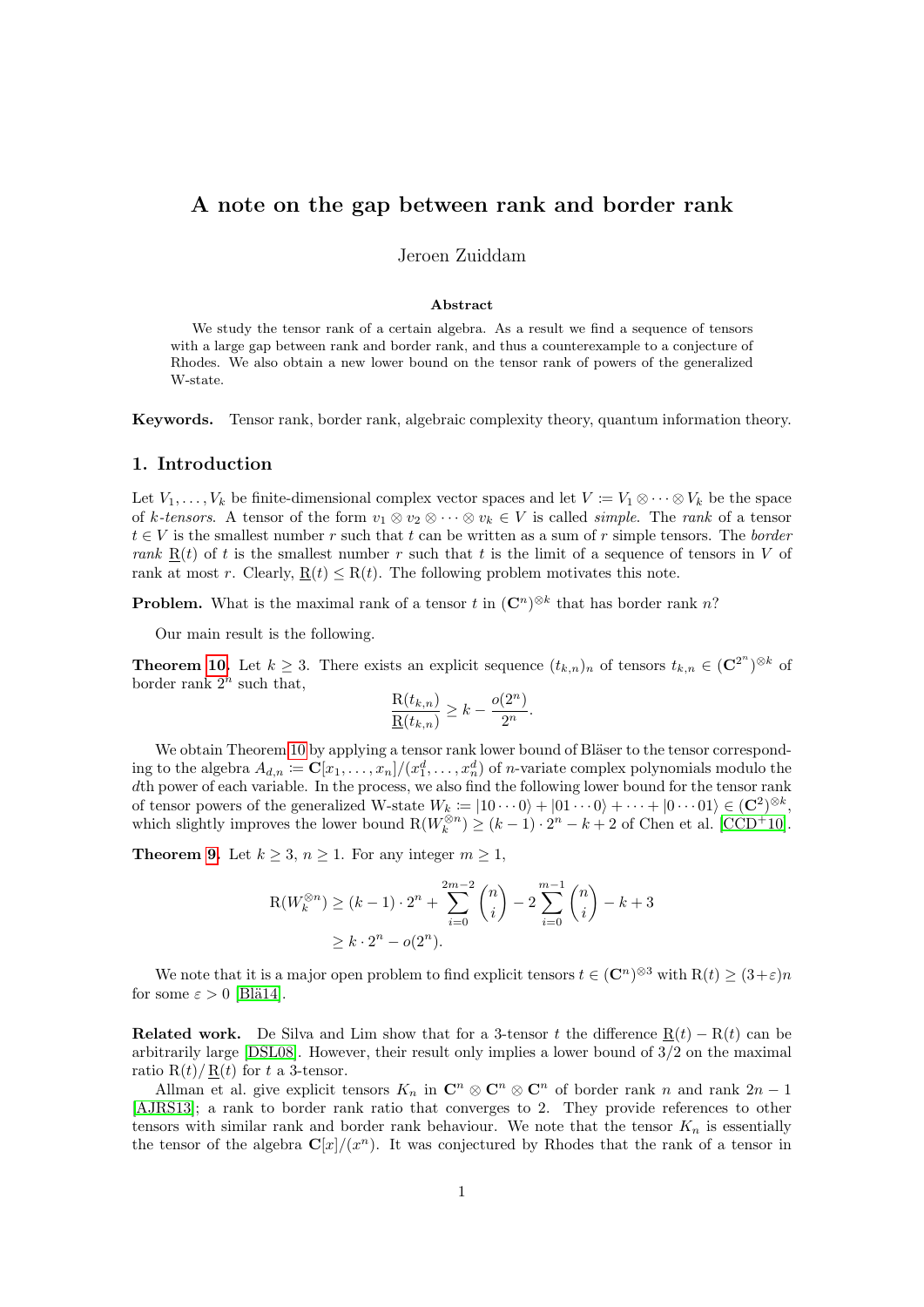$\mathbb{C}^n \otimes \mathbb{C}^n \otimes \mathbb{C}^n$  of border rank n is at most  $2n-1$  [\[BB13,](#page-4-2) Conjecture 0]. Theorem [10](#page-4-0) shows that this conjecture is false.

Independently of the author and with different techniques, Landsberg and Michałek have recently constructed a sequence of 3-tensors  $T_{\text{biggap},m}$  with a ratio of rank to border rank converging to 5/2, thus also disproving the above conjecture [\[LM15\]](#page-5-3).

Finally, as is also mentioned in [\[LM15\]](#page-5-3), we note that for any  $k \geq 3$ , the tensor  $W_k \in (\mathbb{C}^2)^{\otimes k}$ has border rank 2 and rank k, thus giving a rank to border rank ratio of  $k/2$ , see the proof of Theorem [10.](#page-4-0)

**Acknowledgements.** The author is grateful to Matthias Christandl, Markus Bläser and Florian Speelman for helpful discussions. Part of this work was done while the author was visiting the Simons Institute for the Theory of Computing, UC Berkeley and the Workshop on Algebraic Complexity Theory 2015, Saarbrücken. This work is supported by the Netherlands Organisation for Scientific Research (NWO), through the research programme 617.023.116, and by the European Commission, through the SIQS project.

# 2. The algebra  $A_{dn}$

Many examples of interesting 3-tensors come from algebras. A complex algebra is a complex vector space V together with a multiplication defined by a bilinear map  $\phi: V \times V \to V$ . We can naturally view  $\phi$  as a tensor in  $V \otimes V \otimes V$  by

$$
\phi \mapsto \sum_{i,j,k} e_k^*(\phi(e_i,e_j))\, e_i \otimes e_j \otimes e_k,
$$

where  $(e_i)$  is a basis of V, and hence we can speak about the tensor rank and border rank of an algebra. We will study the algebra

$$
A_{d,n} \coloneqq (\mathbf{C}[x]/(x^d))^{\otimes n} = \mathbf{C}[x_1,\ldots,x_n]/(x_1^d,\ldots,x_n^d),
$$

of  $n$ -variate complex polynomials modulo the  $d$ th power of each variable. There are many results on the tensor rank and border rank of algebras, in particular of the algebra of  $n \times n$  matrices, for which we refer to [\[BCS97\]](#page-4-3) and [Blä00]. For results on the tensor rank and border rank of general tensors we refer to [\[Lan12\]](#page-5-5).

## 2.1. Border rank

A tensor t in  $V_1 \otimes \cdots \otimes V_k$  is called 1-concise if there does not exist a proper subspace  $U_1 \subseteq V_1$ such that  $t \in U_1 \otimes V_2 \otimes \cdots \otimes V_k$ . Similarly, we define *i*-conciseness for  $i \in \{2, \ldots, k\}$ . A tensor is called *concise* if it is  $i$ -concise for all  $i$ . We can think of a concise tensor as a tensor that "uses" all dimensions of the local spaces  $V_i$ . Tensors of algebras with a unit element are concise. For a concise tensor t in  $V_1 \otimes \cdots \otimes V_k$  the border rank is at least max<sub>i</sub> dim  $V_i$  [\[BCS97,](#page-4-3) Lemma 15.23]. The following proposition is a direct consequence of the well-known fact that  $\underline{R}(\mathbf{C}[x]/(x^d)) = d$ [\[BCS97,](#page-4-3) Example 15.20].

<span id="page-1-0"></span>Proposition 1.  $\underline{\mathrm{R}}(A_{d,n}) = d^n$ .

*Proof.* The tensor  $A_{d,n} \in \mathbf{C}^{d^n} \otimes \mathbf{C}^{d^n} \otimes \mathbf{C}^{d^n}$  is concise. Therefore,  $\underline{\mathbf{R}}(A_{d,n}) \geq d^n$ . On the other hand, border rank is submultiplicative under tensor products, so  $\underline{R}(A_{d,n}) = \underline{R}((\mathbf{C}[x]/(x^d))^{\otimes n}) \leq$  $\underline{\mathrm{R}}(\mathbf{C}[x]/(x^d))^n = d^n.$  $\Box$ 

# 2.2. Rank upper bound

It is well-known that upper bounds on border rank imply upper bounds on rank. Proposition [1](#page-1-0) implies the following upper bound on  $R(A_{d,n})$ . We will not use the upper bound later, but it will provide some context for the lower bound of Corollary [7.](#page-2-0)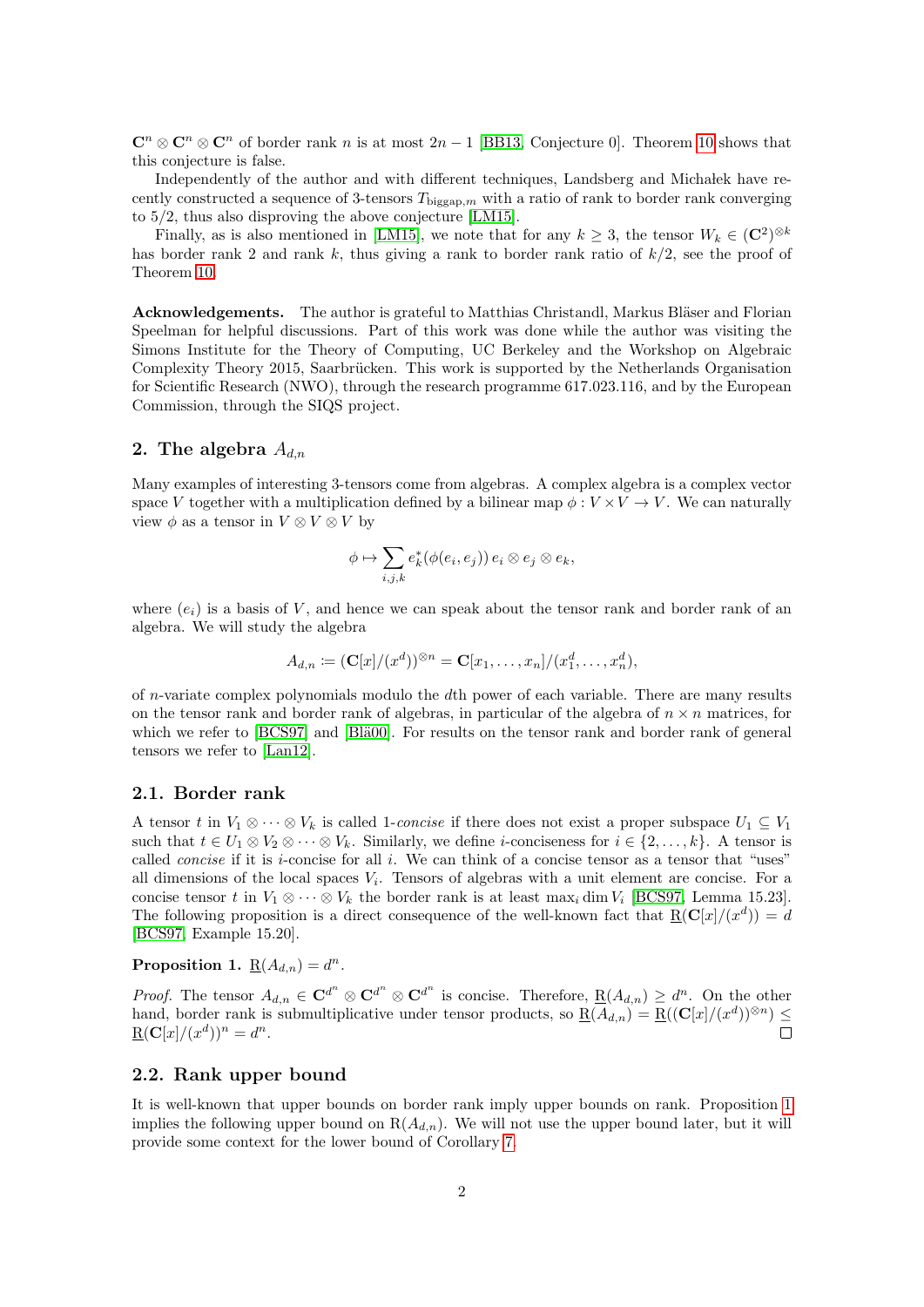Proposition 2.  $R(A_{d,n}) \leq (nd+1)d^n$ .

Proof. The statement follows from the proof of Theorem 5 in [\[VC13\]](#page-5-6), using that the error degree in the generation of the d-th unit tensor to  $A_{d,n}$  is d [\[BCS97,](#page-4-3) Example 15.20].  $\Box$ 

## 2.3. Rank lower bound

Our main tool for proving lower bounds is the following lower bound for the tensor rank of algebras. Let A be a finite-dimensional associative unital algebra over  $C$ . The *nilradical* of A is the sum of all nilpotent left-ideals in A.

<span id="page-2-1"></span>**Theorem 3** ([Blä00, Theorem 7.4]). Let A be a finite-dimensional complex associative unital algebra over and let N be the nilradical of A. For any integer  $m \geq 1$ ,

$$
R(A) \ge \dim(A) - \dim(N^{2m-1}) + 2\dim(N^m).
$$

We will apply Theorem [3](#page-2-1) to the algebra  $A_{d,n}$ . Let's first look at a small example.

**Example 4.** Consider the algebra  $A := A_{2,2} = \mathbb{C}[x_1, x_2]/(x_1^2, x_2^2)$  of dimension 4. The elements of A are of the form  $\alpha + \beta x_1 + \gamma x_2 + \delta x_1 x_2$  for  $\alpha, \beta, \gamma, \delta \in \mathbb{C}$ . The nilradical  $N \subset A$  is the subspace spanned by  $x_1, x_2$  and  $x_1x_2$  and hence has dimension 3. The square of the nilradical  $N^2$  is spanned by  $x_1x_2$  and hence has dimension 1. Theorem [3](#page-2-1) thus gives  $R(A) \ge 4-3+2 \cdot 3=7$ .

To get a handle on the dimension of powers of the radical of  $A_{d,n}$  we use the following two lemma's. Let  $f(b, c, d)$  be the number of ways to put b balls into c containers with at most  $d-1$ balls per container. This equals the number of monomials of degree b in  $\mathbf{C}[x_1,\ldots,x_c]/(x_1^d,\ldots,x_c^d)$ .

<span id="page-2-2"></span>**Lemma 5.** For integers  $b \geq 1$ ,  $c \geq 1$ ,  $d \geq 2$ ,

$$
f(b, c, d) = \sum_{i=0}^{\min\{c, \lfloor b/d \rfloor\}} (-1)^i {c \choose i} {b + c - 1 - i \cdot d \choose c - 1}.
$$

In particular,  $f(b, c, 2) = {c \choose b}$ .

*Proof.* Let  $X := \{$ ways to put b balls into c containers and for  $j \in [c]$  let  $A_j := \{$ ways to put b balls in c containers such that container j has at least d balls  $\subset X$ . By the inclusion-exclusion principle  $[\text{Juk11}, \text{Proposition 1.13}]$ , the number of elements of X which lie in none of the subsets  $A_j$  is

$$
\sum_{I \subseteq \{1,\dots,c\}} (-1)^{|I|} |\bigcap_{j \in I} A_j| = \sum_{I \subseteq \{1,\dots,c\}} (-1)^{|I|} {b + c - 1 - |I| \cdot d \choose c - 1}.
$$

Now use that there are  $\binom{c}{|I|}$  subsets of size |I| in {1, ..., c}. The statement about the special case  $d = 2$  follows immediately from the definition.  $\Box$ 

<span id="page-2-3"></span>**Lemma 6** ([\[FG06,](#page-5-8) Lemma 16.19]). Let  $n \geq 1$  and  $0 < \varepsilon \leq 1/2$ . Then

$$
\sum_{i=0}^{\lfloor \varepsilon n \rfloor} \binom{n}{i} \le 2^{H(\varepsilon)n},
$$

where  $H(\varepsilon) := -\varepsilon \log_2(\varepsilon) - (1-\varepsilon) \log_2(1-\varepsilon)$  is the binary entropy of  $\varepsilon$ . In particular, if  $\varepsilon < \frac{1}{2}$ , then  $\sum_{i=0}^{\lfloor \varepsilon n \rfloor} {n \choose i}$  is  $o(2^n)$ .

<span id="page-2-0"></span>**Corollary 7.** Let  $n \geq 1, d \geq 2$  be integers. Then  $R(A_{d,n}) \geq 2d^n + g(d,n)$ , where

$$
g(d, n) := \max_{m \ge 1} \sum_{b=0}^{2m-2} f(b, n, d) - 2 \sum_{b=0}^{m-1} f(b, n, d).
$$

In particular, for any  $n, m \geq 1$ ,

$$
R(A_{2,n}) \ge 2 \cdot 2^n + \sum_{i=0}^{2m-2} \binom{n}{i} - 2 \sum_{i=0}^{m-1} \binom{n}{i} \ge 3 \cdot 2^n - o(2^n).
$$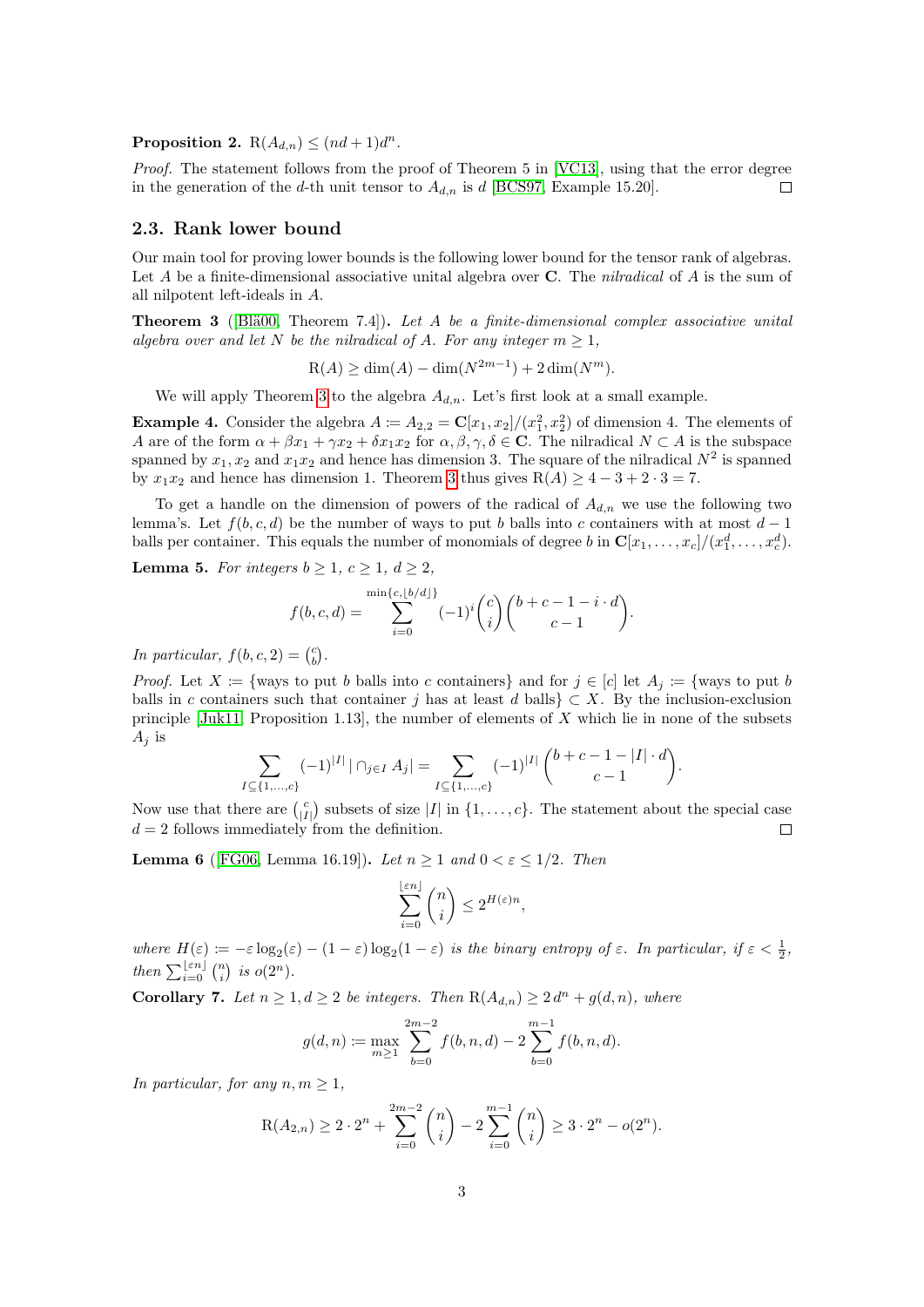*Proof.* The nilradical of our algebra  $A_{d,n}$  is the ideal  $N := (x_1, \ldots, x_n) \subset A_{d,n}$ , that is, N is the subspace of  $A_{d,n}$  of elements with zero constant term. The mth power  $N^m$  is the subspace spanned by monomials of degree at least m, hence the dimension of  $N^m$  equals  $d^n - \sum_{b=0}^{m-1} f(b, n, d)$ when  $m \le n(d-1)$  and 0 when  $m > n(d-1)$ . Theorem [3](#page-2-1) then gives, for any  $1 \le m$  such that  $2m - 2 \leq n(d - 1),$ 

$$
R(A_{d,n}) \ge d^{n} - \left(d^{n} - \sum_{b=0}^{2m-2} f(b,n,d)\right) + 2\left(d^{n} - \sum_{b=0}^{m-1} f(b,n,d)\right)
$$
  
=  $2d^{n} + \sum_{b=0}^{2m-2} f(b,n,d) - 2\sum_{b=0}^{m-1} f(b,n,d).$ 

Now let  $d = 2$ . Then, as mentioned in Lemma [5,](#page-2-2)  $f(b, n, d)$  is simply  $\binom{c}{b}$ . It remains to show that  $g(2,n) \geq 2^n - o(2^n)$ . For this we use the upper bound from Lemma [6.](#page-2-3) If  $2m - 2 \leq n$ , then

$$
\sum_{i=0}^{2m-2} \binom{n}{i} = 2^n - \sum_{i=2m-1}^n \binom{n}{i} = 2^n - \sum_{i=0}^{n-(2m-2)} \binom{n}{i}
$$

so then

$$
g(2,n) = 2^{n} - \sum_{i=0}^{n-(2m-2)} {n \choose i} - 2 \sum_{i=0}^{m-1} {n \choose i}.
$$

One checks that for n large enough there exists an integer  $m \ge 1$  such that  $(n - (2m - 2))/n < \frac{1}{2}$ and  $(m-1)/n < \frac{1}{2}$ . Therefore, by Lemma [6,](#page-2-3)

$$
g(2,n) \ge 2^n - 2^{H((n-(2m-2))/n)n} - 2 \cdot 2^{H((m-1)/n)n} = 2^n - o(2^n).
$$

In the table below we list some values of the lower bound of Corollary [7.](#page-2-0)

| $\boldsymbol{d}$ | 2   | 3    | 4     | 5     | 6      |
|------------------|-----|------|-------|-------|--------|
| $\boldsymbol{n}$ |     |      |       |       |        |
| 1                | 3   | 5    | 7     | 9     | 11     |
| $\overline{2}$   | 7   | 18   | 33    | 53    | 78     |
| 3                | 15  | 57   | 142   | 285   | 501    |
| 4                | 33  | 182  | 601   | 1509  | 3166   |
| $\overline{5}$   | 68  | 576  | 2507  | 7824  | 19782  |
| 6                | 141 | 1773 | 10356 | 40329 | 121971 |

Table 1: Lower bounds for  $R(A_{d,n})$  from Corollary [7.](#page-2-0) The bold numbers are known to be sharp.

## 3. Generalized W-state

In quantum information theory, the generalized W-state is the tensor

$$
W_k := |10 \cdots 0\rangle + |01 \cdots 0\rangle + \cdots + |0 \cdots 01\rangle
$$
  
=  $e_1 \otimes e_0 \otimes \cdots \otimes e_0 + e_0 \otimes e_1 \otimes \cdots \otimes e_0 + \cdots + e_0 \otimes \cdots \otimes e_0 \otimes e_1 \in (\mathbf{C}^2)^{\otimes k}.$ 

It is not hard to check that, in a particular basis, the tensor of the algebra  $A_{2,1} = \mathbb{C}[x]/(x^2)$ equals  $W_3$ . Therefore,  $R(A_{2,n}) = R(W_3^{\otimes n})$ . By the following proposition, lower bounds for  $R(W_3^{\otimes n})$ give lower bounds for  $R(W_k^{\otimes n})$ .

<span id="page-3-1"></span><span id="page-3-0"></span>**Proposition 8** ([\[CCD](#page-5-0)<sup>+</sup>10]).  $R(W_k^{\otimes n}) \ge R(W_3^{\otimes n}) + (k-3)(2^n - 1)$ . Theorem 9.  $R(W_k^{\otimes n}) \ge (k-1)2^n + g(2,n) - (k-3) = k \cdot 2^n - o(2^n)$ .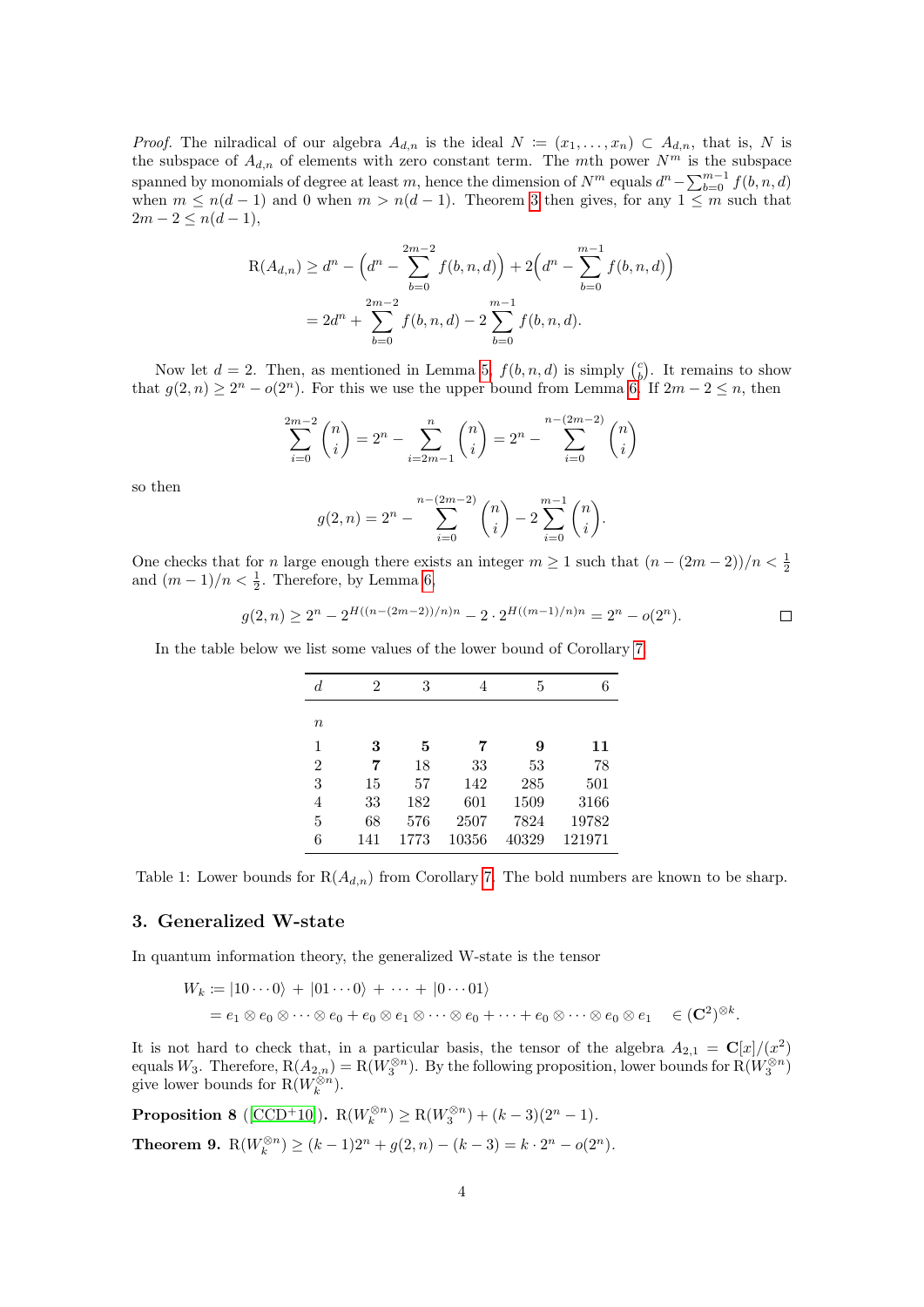Chen et al. give the lower bound  $R(W_k^{\otimes n}) \ge (k-1)2^n - k + 2$ , which they obtain by combining the lower bound  $R(A_{2,n}) \ge 2^{n+1}-1$  with Proposition [8](#page-3-1) [\[CCD](#page-5-0)<sup>+</sup>10]. Since  $2 \cdot 2^n + g(2,n) \ge 2^{n+1}-1$ , the lower bound of Theorem [9](#page-3-0) improves the lower bound of Chen et al. The best upper bound so far is  $R(W_k^{\otimes n}) \leq (n(k-1)+1)2^n$  [\[VC13\]](#page-5-6). Below we list some values of the lower bound of Theorem [9.](#page-3-0) One can show that  $R(W_3^{\otimes 3}) = 16$  by showing that the algebra  $(C[x]/(x^2))^{\otimes 3}$  is not of minimal rank. (We refer to [\[BCS97\]](#page-4-3) for the theory of algebras of minimal rank.) Therefore, the bounds in the third column are not sharp.

| $\, n$           |    | $\overline{2}$ | 3  | 4   | 5   | 6   | 7    | 8    | 9    | 10   |
|------------------|----|----------------|----|-----|-----|-----|------|------|------|------|
| $\boldsymbol{k}$ |    |                |    |     |     |     |      |      |      |      |
| 3                | 3  | 7              | 15 | 33  | 68  | 141 | 297  | 601  | 1230 | 2544 |
| $\overline{4}$   | 4  | 10             | 22 | 48  | 99  | 204 | 424  | 856  | 1741 | 3567 |
| $\overline{5}$   | 5  | 13             | 29 | 63  | 130 | 267 | 551  | 1111 | 2252 | 4590 |
| 6                | 6  | 16             | 36 | 78  | 161 | 330 | 678  | 1366 | 2763 | 5613 |
| $\overline{7}$   | 7  | 19             | 43 | 93  | 192 | 393 | 805  | 1621 | 3274 | 6636 |
| 8                | 8  | 22             | 50 | 108 | 223 | 456 | 932  | 1876 | 3785 | 7659 |
| 9                | 9  | 25             | 57 | 123 | 254 | 519 | 1059 | 2131 | 4296 | 8682 |
| 10               | 10 | 28             | 64 | 138 | 285 | 582 | 1186 | 2386 | 4807 | 9705 |

Table 2: Lower bounds for  $R(W_k^{\otimes n})$  from Theorem [9.](#page-3-0) The bold numbers are known to be sharp  $[CCD+10]$  $[CCD+10]$ .

# 4. Gap between rank and border rank

A direct consequence of Theorem [9](#page-3-0) is the following statement about the maximal gap between rank and border rank.

<span id="page-4-0"></span>**Theorem 10.** Let  $k \geq 3$ . There exists an explicit sequence  $(t_{k,n})_n$  of concise tensors  $t_{k,n} \in$  $(\mathbf{C}^{2^n})^{\otimes k}$  of border rank  $2^n$  such that,

$$
\frac{R(t_{k,n})}{\underline{R}(t_{k,n})} \geq k - \frac{o(2^n)}{2^n}.
$$

*Proof.* Let  $t_{k,n} = W_k^{\otimes n}$ . The tensor  $W_k \in (\mathbb{C}^2)^{\otimes k}$  is concise and tensor powers of concise tensors are concise. Therefore,  $W_k^{\otimes n} \in (\mathbb{C}^{2^n})^{\otimes k}$  is a concise tensor of minimal border rank, that is,  $\underline{\mathbf{R}}(W_k^{\otimes n}) = 2^n$ . By Theorem [9,](#page-3-0) therefore,

$$
\frac{\mathcal{R}(W_k^{\otimes n})}{\mathcal{R}(W_k^{\otimes n})} \geq k - \frac{o(2^n)}{2^n}.
$$

### References

- <span id="page-4-1"></span>[AJRS13] Elizabeth S. Allman, Peter D. Jarvis, John A. Rhodes, and Jeremy G. Sumner. Tensor rank, invariants, inequalities, and applications. SIAM Journal on Matrix Analysis and Applications, 34(3):1014–1045, 2013.
- <span id="page-4-2"></span>[BB13] Edoardo Ballico and Alessandra Bernardi. Stratification of the fourth secant variety of veronese varieties via the symmetric rank. Advances in Pure and Applied Mathematics, 4(2):215–250, 2013.
- <span id="page-4-3"></span>[BCS97] Peter Bürgisser, Michael Clausen, and M. Amin Shokrollahi. Algebraic complexity theory, volume 315 of Grundlehren der Mathematischen Wissenschaften, 1997.